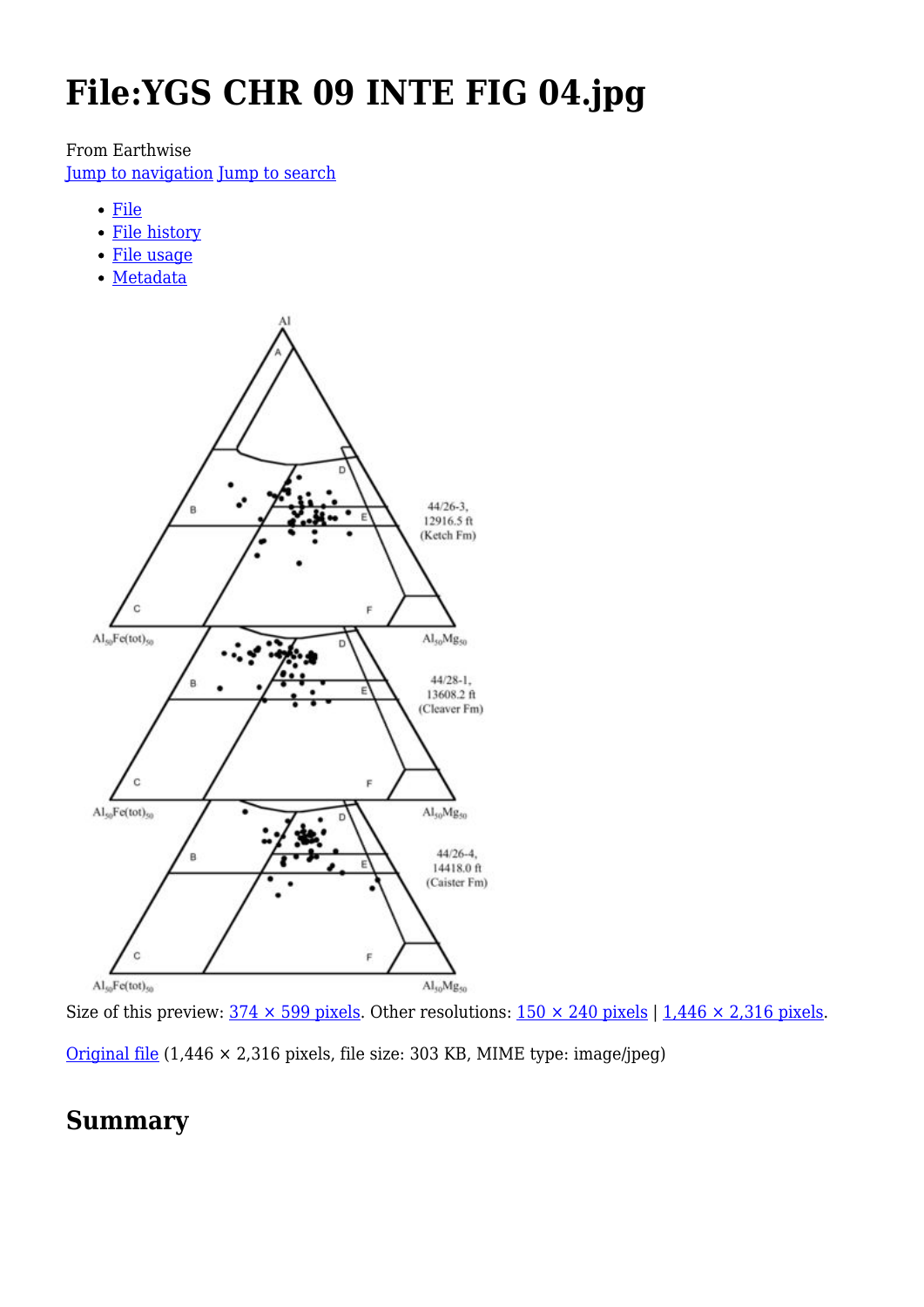| description   | <b>English:</b> Figure 4 Compositions of representative tourmaline populations from the<br>Westphalian of the southern North Sea, plotted on the ternary provenance-<br>discriminant diagram devised by Henry & Guidotti (1985). Field A - Li-rich<br>granitoids, pegmatites and aplites; field B - Li-poor granitoids, pegmatites and<br>aplites; field C - hydrothermally altered granitic rocks; field D - metapelites and<br>metapsammites (aluminous); field E - metapelites and metapsammites (Alpoor);<br>field F - Fe3+-rich quartz-tourmaline rocks, calc-silicates and metapelites; field G -<br>low-Ca ultramafics; field H - metacarbonates and metapyroxenites. |
|---------------|------------------------------------------------------------------------------------------------------------------------------------------------------------------------------------------------------------------------------------------------------------------------------------------------------------------------------------------------------------------------------------------------------------------------------------------------------------------------------------------------------------------------------------------------------------------------------------------------------------------------------------------------------------------------------|
|               | From: Carboniferous hydrocarbon resources: the southern North Sea and<br>surrounding onshore areas, edited by J. D. Collinson, D. J. Evans, D. W.<br>Holliday, N. S. Jones. Published as volume 7 in the Occasional Publications<br>series of the Yorkshire Geological Society, Copyright Yorkshire Geological<br>Society 2005.                                                                                                                                                                                                                                                                                                                                              |
| <b>source</b> | <b>Yorkshire Geological Society</b>                                                                                                                                                                                                                                                                                                                                                                                                                                                                                                                                                                                                                                          |
|               | <b>author</b> Andrew Morton, Claire Hallsworth, Andrea Moscariello                                                                                                                                                                                                                                                                                                                                                                                                                                                                                                                                                                                                           |

## **Licencing**

{{subst:Custom license marker added by UW}}

### **Copyright for images in Yorkshire Geological Society publications on Earthwise is as follows:**

Images may be reproduced free of charge for any non-commercial use in any format or medium provided it is reproduced accurately and not used in a misleading or derogatory context. Where any images on this site are being republished or copied to others, the source of the material must be identified and the copyright status acknowledged with the relevant attribution.

For all other uses of the images including commercial use please contact the Yorkshire Geological Society

### **Further copyright information for images from specific books and attribution statements: Yorkshire rocks and landscape**

Images are Copyright Yorkshire Geological Society.

Attribution statement: Image from 'Yorkshire rocks and landscape: a field guide.' Yorkshire Geological Society 2006. [www.yorksgeolsoc.org.uk](http://www.yorksgeolsoc.org.uk)

### **Northumbrian rocks and landscape**

Images are Copyright Karen Atkinson and Colin Scrutton.

Attribution statement: Image from 'Northumbrian rocks and landscape: a field guide.' Yorkshire Geological Society 2004. [www.yorksgeolsoc.org.uk](http://www.yorksgeolsoc.org.uk)

Carboniferous hydrocarbon resources: the southern North Sea and surrounding onshore areas Images are Copyright Yorkshire Geological Society.

Attribution statement: Image from 'Carboniferous hydrocarbon geology.' Yorkshire Geological Society 2005. [www.yorksgeolsoc.org.uk](http://www.yorksgeolsoc.org.uk)

# **File history**

Click on a date/time to view the file as it appeared at that time.

| <b>Date/Time</b> | <b>Thumbnail</b> | <b>Dimensions</b> | <b>User</b> | <b>Comment</b> |
|------------------|------------------|-------------------|-------------|----------------|
|                  |                  |                   |             |                |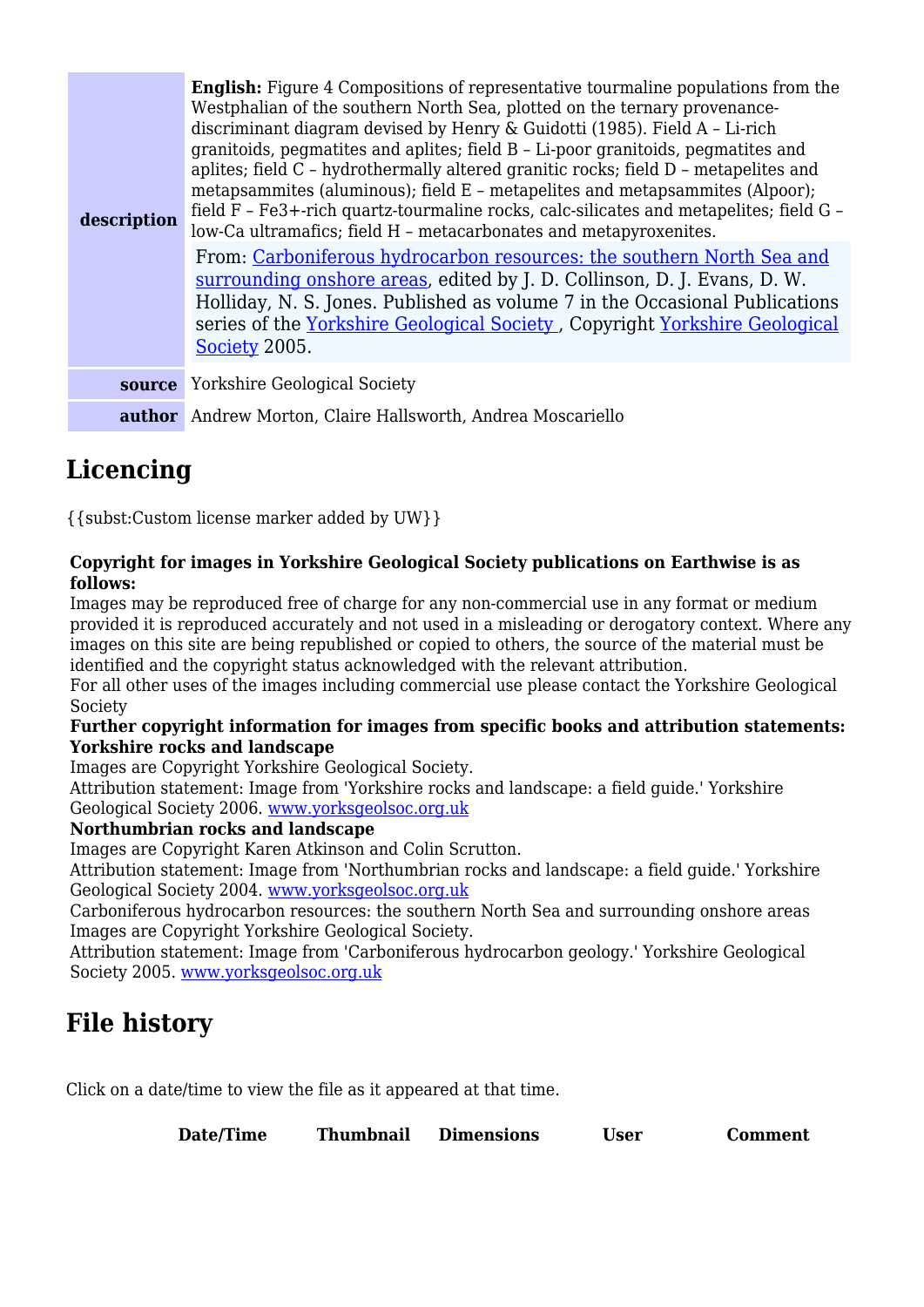current [10:12, 14 August 2019](http://earthwise.bgs.ac.uk/images/d/d1/YGS_CHR_09_INTE_FIG_04.jpg)



(303 KB)

[contribs](http://earthwise.bgs.ac.uk/index.php/Special:Contributions/Scotfot))

[Scotfot](http://earthwise.bgs.ac.uk/index.php/User:Scotfot) ([talk](http://earthwise.bgs.ac.uk/index.php/User_talk:Scotfot) | User created page with UploadWizard

You cannot overwrite this file.

# **File usage**

The following page links to this file:

• [Interplay between northern and southern sediment sources during Westphalian deposition in](http://earthwise.bgs.ac.uk/index.php/Interplay_between_northern_and_southern_sediment_sources_during_Westphalian_deposition_in_the_Silverpit_Basin,_southern_North_Sea) [the Silverpit Basin, southern North Sea](http://earthwise.bgs.ac.uk/index.php/Interplay_between_northern_and_southern_sediment_sources_during_Westphalian_deposition_in_the_Silverpit_Basin,_southern_North_Sea)

# **Metadata**

This file contains additional information, probably added from the digital camera or scanner used to create or digitise it.

If the file has been modified from its original state, some details may not fully reflect the modified file.

**Unique ID of original document** 4C20A2E4C9B1BC70BEE1AD48506B36A2

**Date and time of digitising** 11:46, 13 August 2019 **File change date and time** 11:57, 13 August 2019

**Date metadata was last modified** 11:57, 13 August 2019

**IIM version** 13.152

Retrieved from

'[http://earthwise.bgs.ac.uk/index.php?title=File:YGS\\_CHR\\_09\\_INTE\\_FIG\\_04.jpg&oldid=42045'](http://earthwise.bgs.ac.uk/index.php?title=File:YGS_CHR_09_INTE_FIG_04.jpg&oldid=42045) [Categories:](http://earthwise.bgs.ac.uk/index.php/Special:Categories)

- [License tags](http://earthwise.bgs.ac.uk/index.php/Category:License_tags)
- [Uploaded with UploadWizard](http://earthwise.bgs.ac.uk/index.php/Category:Uploaded_with_UploadWizard)

# **Navigation menu**

### **Personal tools**

- Not logged in
- [Talk](http://earthwise.bgs.ac.uk/index.php/Special:MyTalk)
- [Contributions](http://earthwise.bgs.ac.uk/index.php/Special:MyContributions)
- [Log in](http://earthwise.bgs.ac.uk/index.php?title=Special:UserLogin&returnto=File%3AYGS+CHR+09+INTE+FIG+04.jpg&returntoquery=action%3Dmpdf)
- [Request account](http://earthwise.bgs.ac.uk/index.php/Special:RequestAccount)